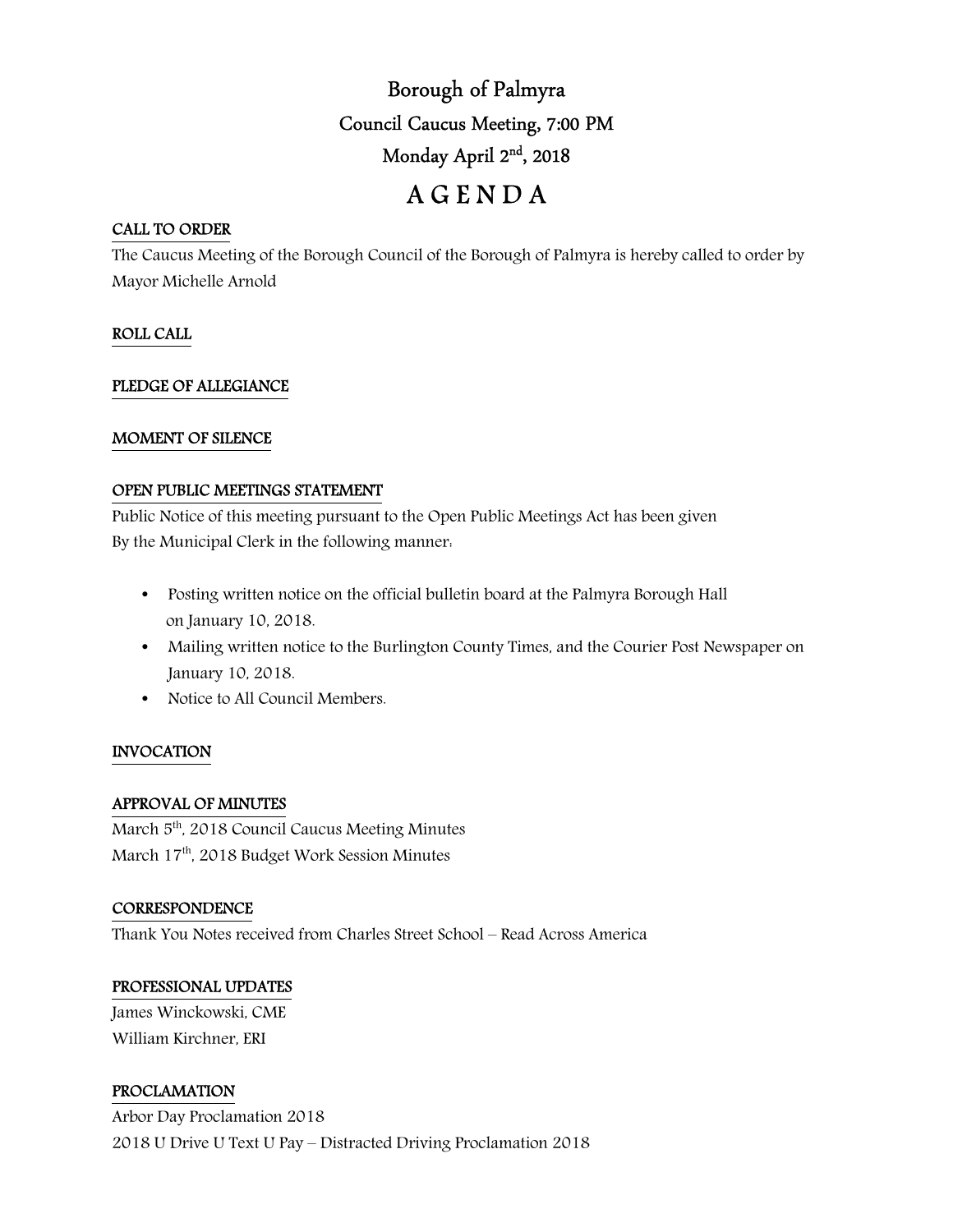# PUBLIC PORTION

This public portion is for discussion on professional updates, resolutions and ordinances listed on the agenda. Please sign in and state your name and address for the record. Council will give all comments appropriate consideration. Each citizen will be allotted up to five (5) minutes to speak, in order to allow everyone an opportunity to ask questions and express their opinions or concerns. Please direct all comments to the Mayor. Each citizen may only speak once during each public portion.

# RESOLUTIONS Consent Agenda

Resolution 2018-110 to Resolution 2018-113 will be enacted as a single motion, if any resolution needs additional discussion it will be removed from the consent agenda and voted on separately.

- Resolution 2018-110, Resolution Appointing Glen McMahon as Tax Assessor for the Borough of Palmyra
- Resolution 2018-111, Resolution Authorizing the Award of a Contract to Pluta Construction per their Proposals Dated 12/20/17 and 01/03/18 in the total Amount of \$30,500.00 for Rehab Project PLRCAESC-311 Pursuant to CGP& H and CFO's Review and Approval
- Resolution 2018–112, Resolution Authorizing the Award of a Contract to Exterior Images per their Proposals Dated 10/31/17 in the total Amount of \$20,160.00 for Rehab Project PLRCAESC-310 Pursuant to CGP& H and CFO's Review and Approval
- Resolution 2018–113, Resolution Authorizing the Award of a Contract to Graber Group Construction per their Proposals Dated 2/19/18 and 03/28/18 in the total Amount of \$25,115.00 for Rehab Project PLRCAESC-312 Pursuant to CGP& H and CFO's Review and Approval

# DISCUSSION ITEMS

# NEW Business

- Palmyra Improvement Association Spring Clean Up Request
- Mechanical Sub-code Fees
- Downtown/business parking
- $17<sup>th</sup>$  Annual Walter & Leah Rand Awards and Scholarship Dinner
- Proposed Ordinance prohibiting puppy and kitten mills

#### Old Business

- Ordinance 2018-03 Alcoholic Beverages
- Band Shell/Grove park design
- Temple Blvd Traffic Study and Improvements
- PCR EMS Agreement
- Abandoned/ Vacant Property Registration Ordinance

# ADMINISTRATOR'S REPORT

- 2018 Stormwater Permit Compliance Training reminder
- Small Cities Interim Monitoring Visit Terence Schrider
- Trach Collection Update